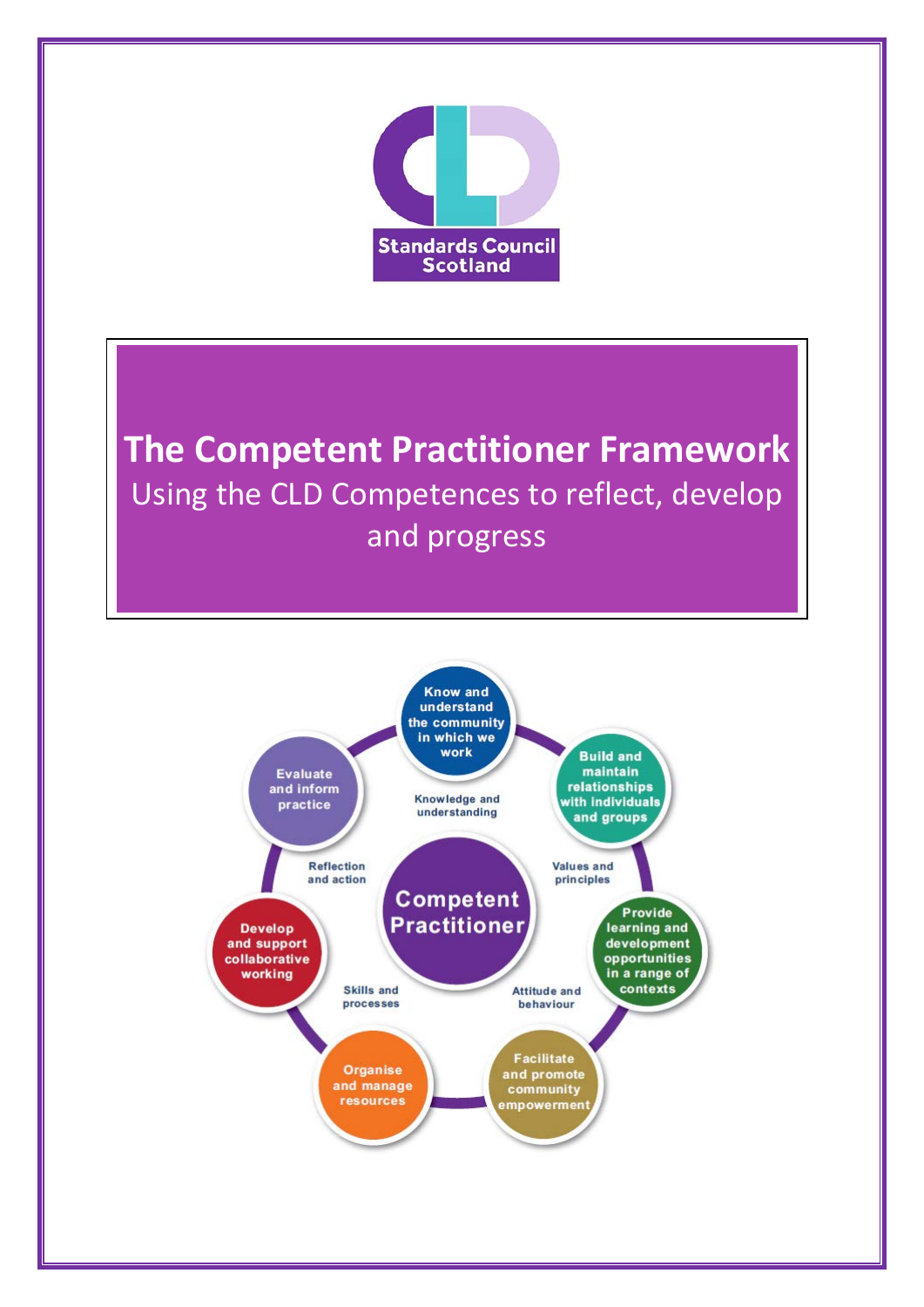

## **The CLD Standards Council Scotland**

The Competent Practitioner Framework has been developed by the CLD Standards Council Scotland following on from the Competences defined by the predecessor organisation CeVe.

## **The Purpose of the Competences and framework**

The Competent Practitioner Framework is not a checklist to be completed; It is a tool to help develop practice. It can be used to:

- build capacity for effective partnership working
- enable outcome focused practice
- link the academic and practice worlds effectively
- link professional development to learner aspirations

The framework brings together the knowledge, skills and organisational and personal characteristics that make up competence in CLD.



## **The elements of the Competent Practitioner Framework**

The framework consists of 3 elements, illustrated in the diagram above:-

- Competent and critically reflective practitioner See page 5
- Five Key Attributes
- Seven Competences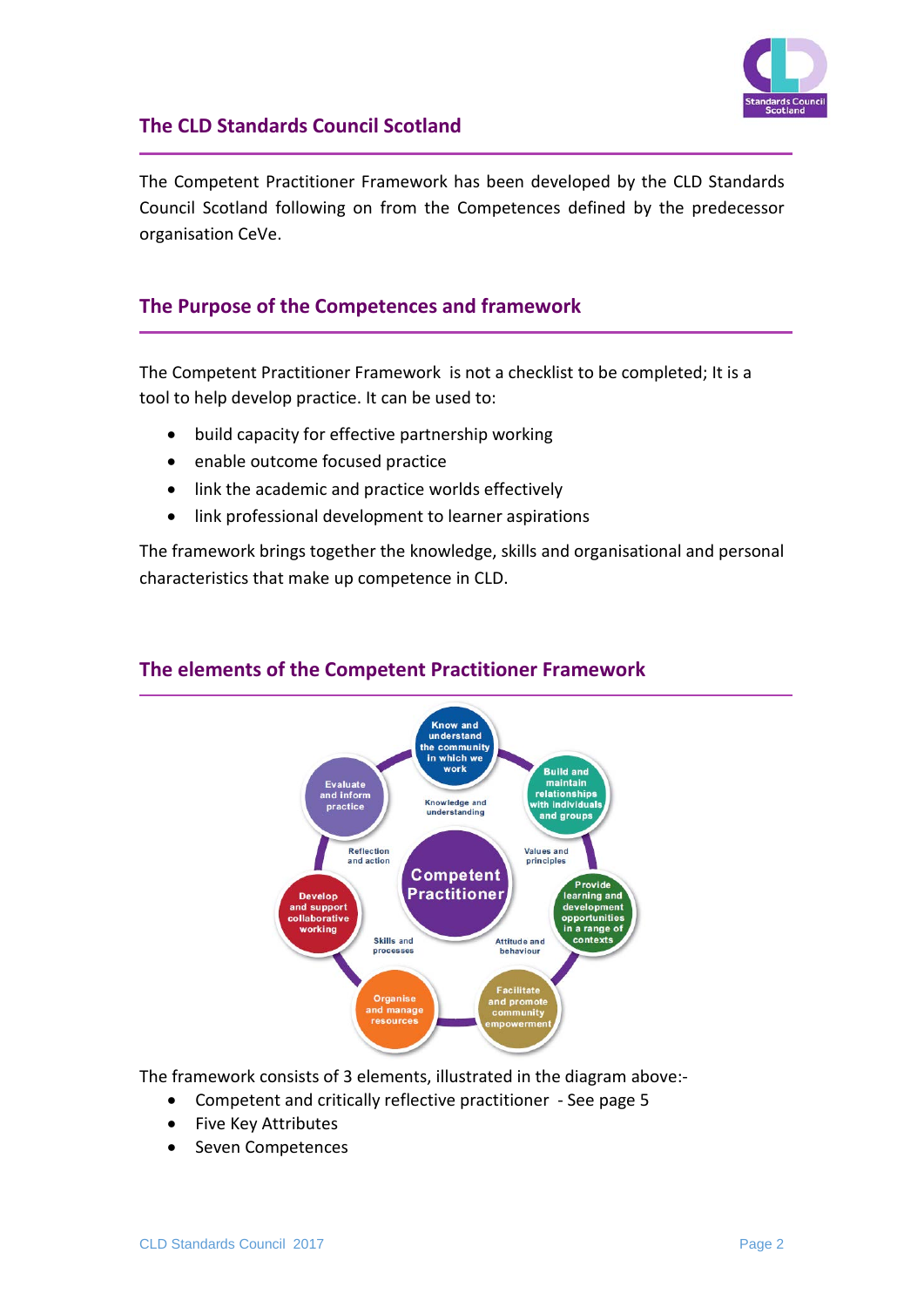

# **Values of CLD**

Fundamental to the practice of CLD across all of its settings are the values: -

| Self-determination                                     | respecting the individual and valuing the right of people<br>to make their own choices.                                                                                                                           |
|--------------------------------------------------------|-------------------------------------------------------------------------------------------------------------------------------------------------------------------------------------------------------------------|
| <b>Inclusion</b>                                       | valuing equality of both opportunity and outcome, and<br>challenging discriminatory practice.                                                                                                                     |
| <b>Empowerment</b>                                     | increasing the ability of individuals and groups to<br>influence issues that affect them and their communities<br>through individual and/or collective action.                                                    |
| <b>Working collaboratively</b>                         | maximising collaborative working relationships with the<br>many agencies which contribute to CLD and/or which<br>CLD contributes to, including collaborative work with<br>participants, learners and communities. |
| <b>Promotion of learning as</b><br>a lifelong activity | ensuring that individuals are aware of a range of<br>learning opportunities and are able to access relevant<br>options at any stage of their life.                                                                |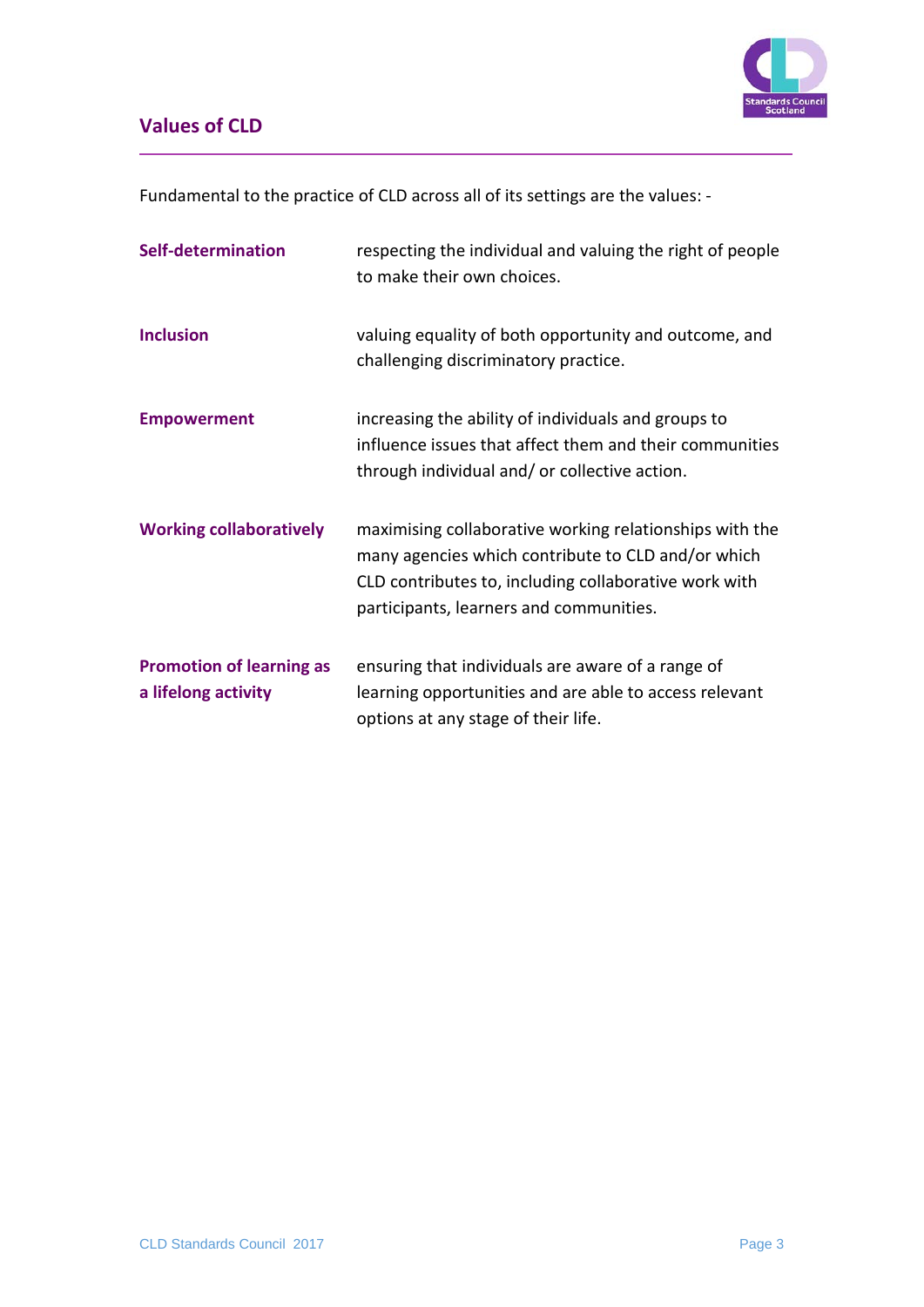

## **Competent and critically reflective CLD practitioners**

Competent CLD practitioners will ensure that their work supports social change and social justice and is based on the values of CLD. Their approach is collaborative, antidiscriminatory and equalities-focused and they work with diverse individuals, communities of place or interest and organisations to achieve change. They can influence or lead people, understanding when this is or is not appropriate.

Central to their practice is challenging discrimination and its consequences and working with individuals and communities to shape learning and development activities that enhance quality of life and sphere of influence. They have good interpersonal and listening skills and their practice demonstrates that they value and respect the knowledge, experience and aspirations of those involved. They will initiate, develop and maintain relationships with local people and groups and work with people using:

- non-formal contact;
- informal support; and
- informal and formal learning and development opportunities

Competent CLD practitioners will also have self-management skills that are appropriate to the level at which they are practising. While these are not detailed in the competences, they are covered through the SCQF framework and the National Occupational Standards.

CLD practitioners need to be clear about the intention of any intervention they undertake, how it will support social change and how it relates to the outcomes they want to achieve.

## Critically reflective CLD practitioners

CLD practitioners are aware of their values and principles and critically reflect on their practice and experience so that they integrate their knowledge, skills, values and attitudes and use these effectively in their work. They use self-assessment, participative processes and evidence of the impact of their work to plan and manage their activities.

As a reflective practitioner you take responsibility for your own learning and seek to develop your skills, knowledge and key attributes. You are able to choose the practice role that is suitable to the situation.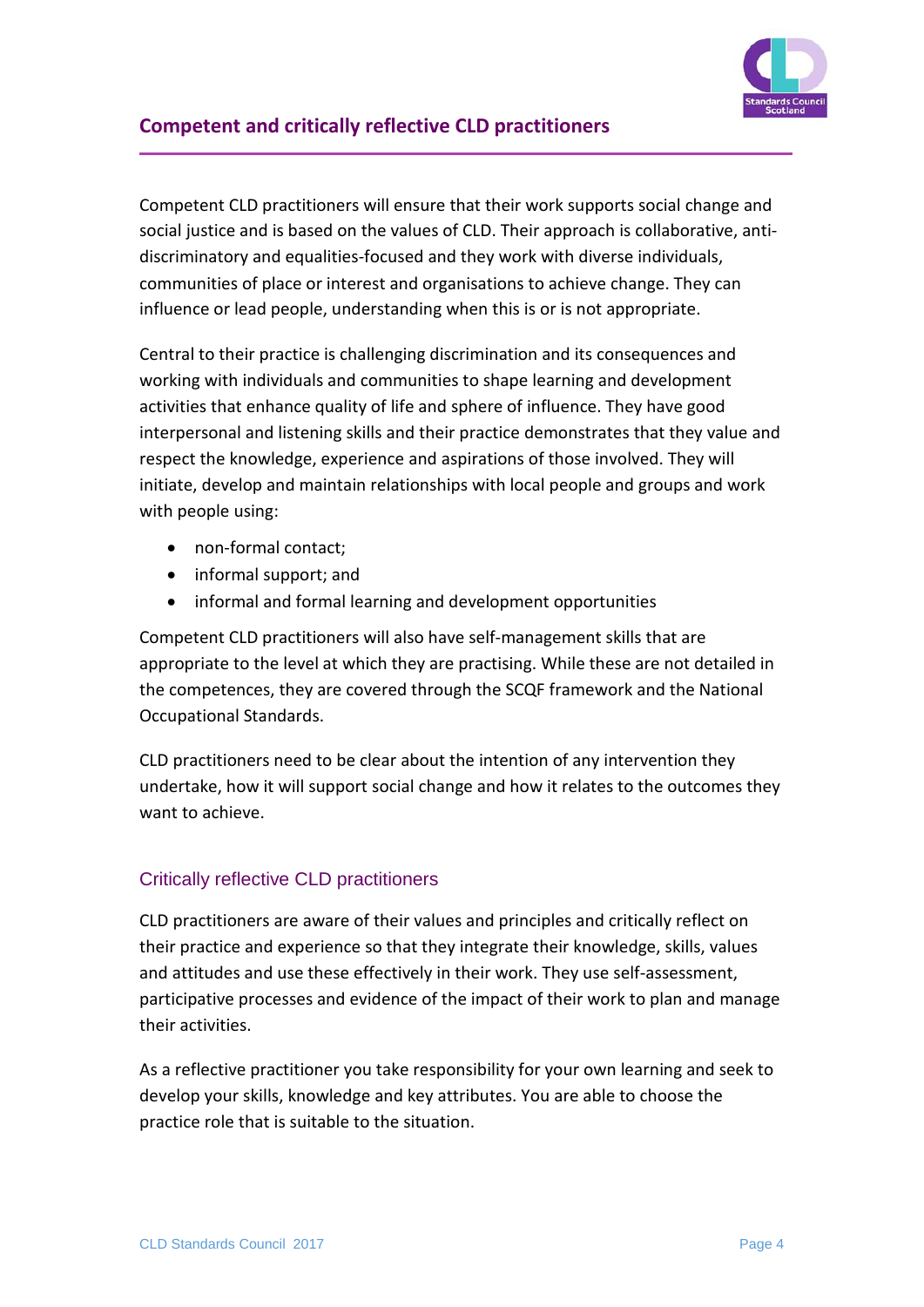

### **Knowledge and understanding**

Training, theory and practice provide the basis of acquiring new knowledge and growing understanding

#### **CLD values and principles**

The values and principles of CLD are fundamental in ensuring both the social justice outcomes of CLD and the skills needed and the processes chosen. These are:

Self-determination Inclusion Empowerment Working collaboratively Promotion of learning as a lifelong activity

#### **Attitude and behaviour**

Personal development in the form of focus, self-management, effective communication and presentation, responsibility and accountability, the ability to influence and to deal with complexity, change and diversity and self-development of practitioners in a range of relationships and partnerships

#### **Skills and processes**

Interpersonal and listening skills and the ability to negotiate with and influence people where appropriate are essential. As is the ability to initiate, develop and maintain relationships with other professionals and with local people and groups and work with people using:

- non-formal contact;
- informal support, and
- informal and formal learning and development opportunities

#### **Reflection and action**

So that you integrate your knowledge, skills, values and attitudes with your experience and use self-assessment, participative processes and evidence of the impact of your work to plan and manage your activities and identify your learning and development needs.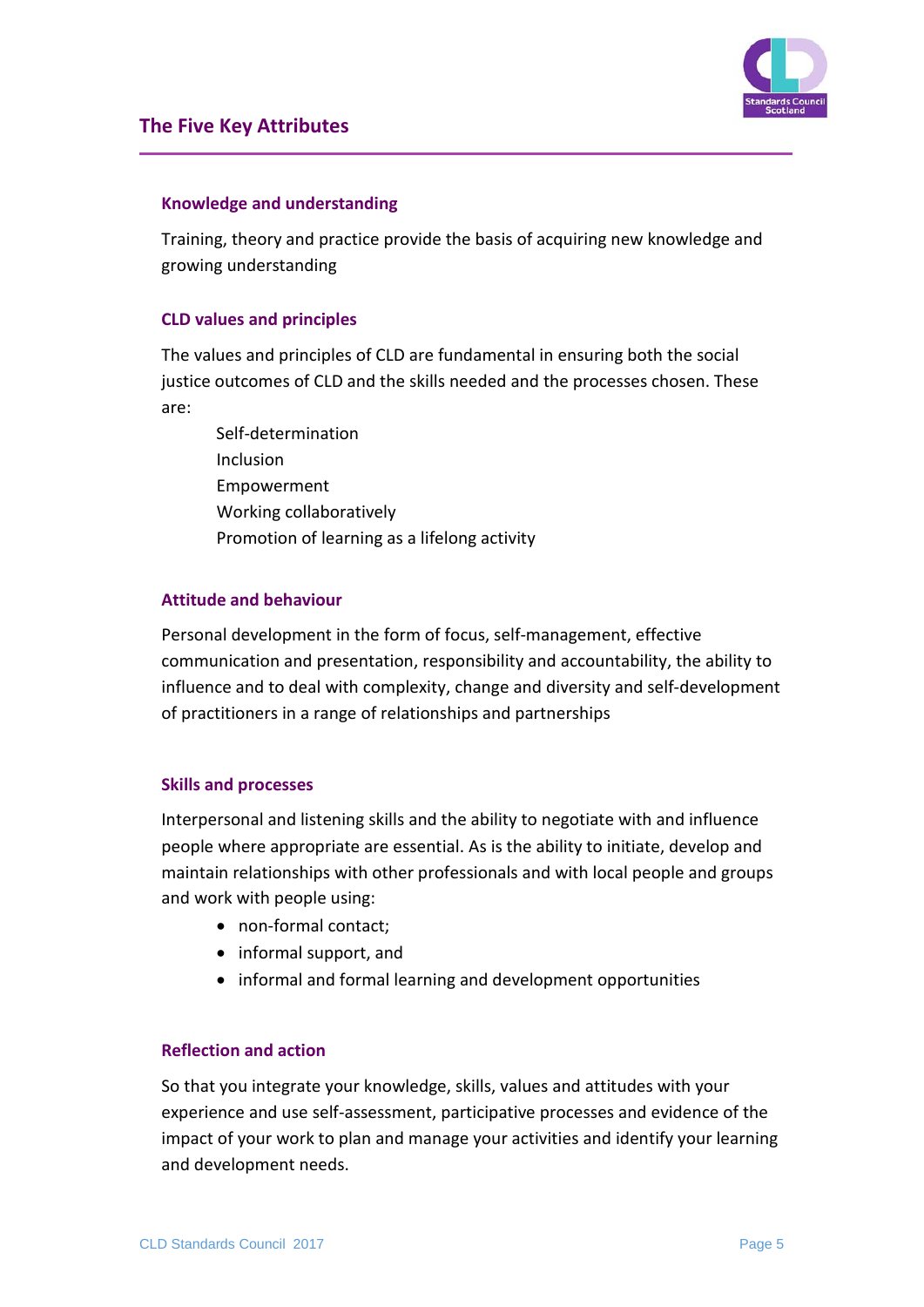

#### **Competence A: Know and understand the community in which we work**

**Purpose**: so that practitioners can work with individuals and communities to identify and plan action based on knowledge of some of the internal and external influences at work.

**Context**: understanding the context within which our work takes place will be based upon our knowledge of social, political and wider environmental influences on communities. Competent CLD practitioners are aware of the relevant global and local factors that impact on the community with which they work.

As a competent practitioner with an understanding of the community/ environment in which you work, you will be able to demonstrate that you can:

- A1. conduct an external community/ environment assessment, considering the political, economic and social context of the community;
- A2. investigate internal views and information relating to the area within which you work;
- A3. critically analyse internal and external factors impacting on individuals and communities;
- A4. identify needs, assets and opportunities using relevant information and evidence;
- A5. involve other stakeholders in identifying and agreeing needs and local priorities;
- A6. evidence an awareness of challenges relating to barriers to participation within the local community/environment;
- A7. ascertain conflicting needs and demands.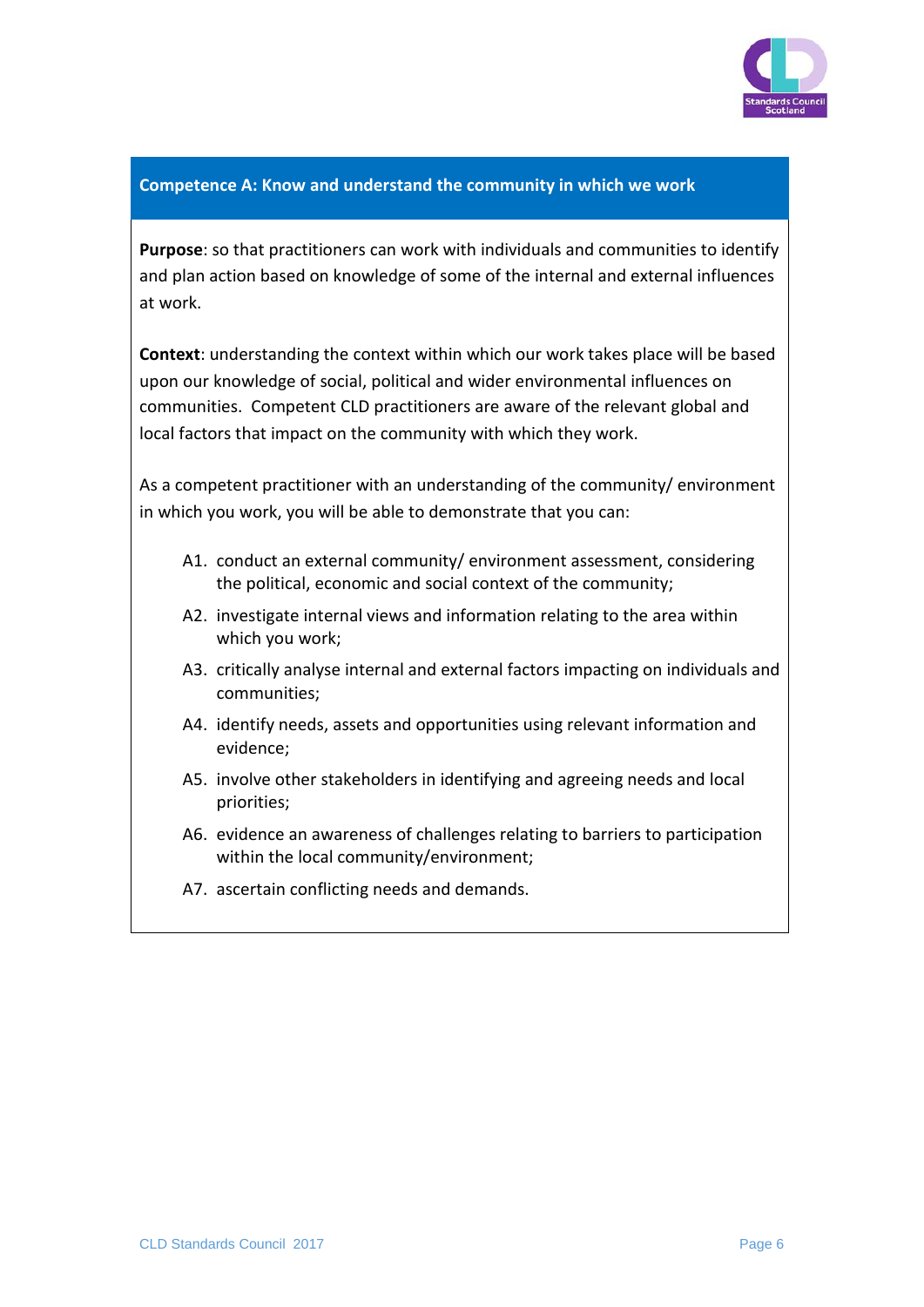

#### **Competence B: Build and maintain relationships with individuals and groups**

**Purpose**: so that people's ability and opportunities to work together are enhanced.

**Context**: CLD is built upon the interactions between people, be these community members, activists or those working with organisations offering support. These relationships provide the basis to support learning and engage people in action to support change within their communities.

As a competent practitioner able to build and maintain relationships with individuals and groups you will be able to demonstrate that you can:

- B1. seek out and engage with individuals, groups and communities;
- B2. practise in different roles, such as facilitating, supporting, leading, advocating, that are appropriate to the work in which you are involved;
- B3. use informal dialogue in individual relationships and within groups;
- B4. handle challenges and opportunities constructively;
- B5. understand and deal with the underlying dynamics at work within relationships and groups;
- B6. work towards the resolution of conflict;
- B7. recognise the power dynamic and action needed to equalise power relationships in decision making;
- B8. facilitate endings for individual and group relationships where appropriate.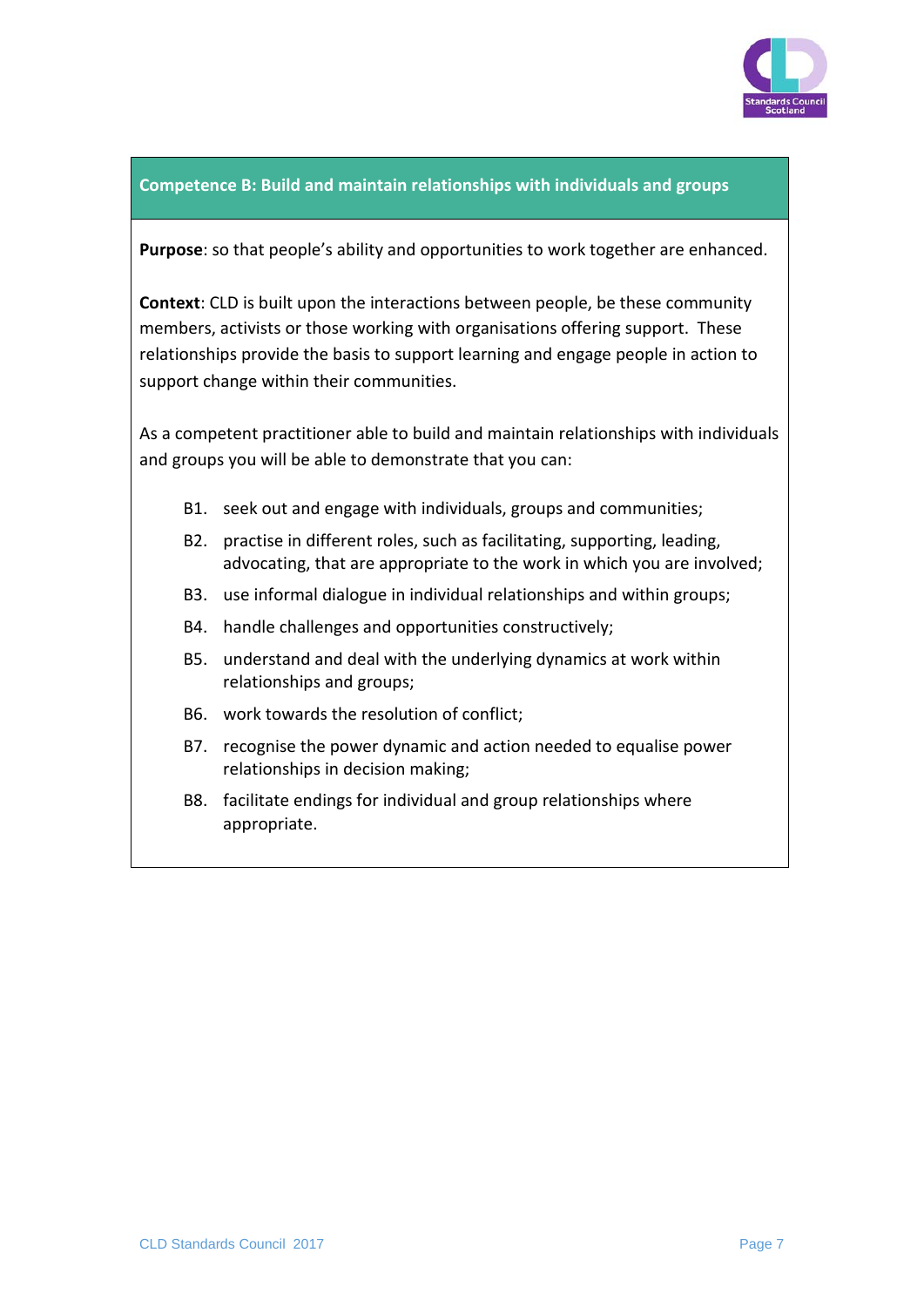

## **Competence C: Provide learning and development opportunities in a range of contexts**

**Purpose**: so that people can identify and achieve their individual and collective goals.

**Context**: CLD is based on providing learning and development opportunities that are accessible and responsive to individual and community priorities. These opportunities create personal and community benefits such as improving selfconfidence and skills and enhancing employment opportunities, as well as supporting health and well-being, community regeneration and individual and community activity.

As a competent practitioner able to provide learning and development opportunities in a range of contexts you will be able to demonstrate that you can:

- C1. provide education and development opportunities that are developed in dialogue with individuals and communities;
- C2. generate learning opportunities that will stimulate personal and community change;
- C3. tackle barriers to participation;
- C4. develop, design and deliver learner-centred programmes;
- C5. take advantage of learning and development opportunities in everyday situations;
- C6. use appropriate methods and techniques;
- C7. support progression and transition;
- C8. use appropriately targeted methods to promote learning and development opportunities.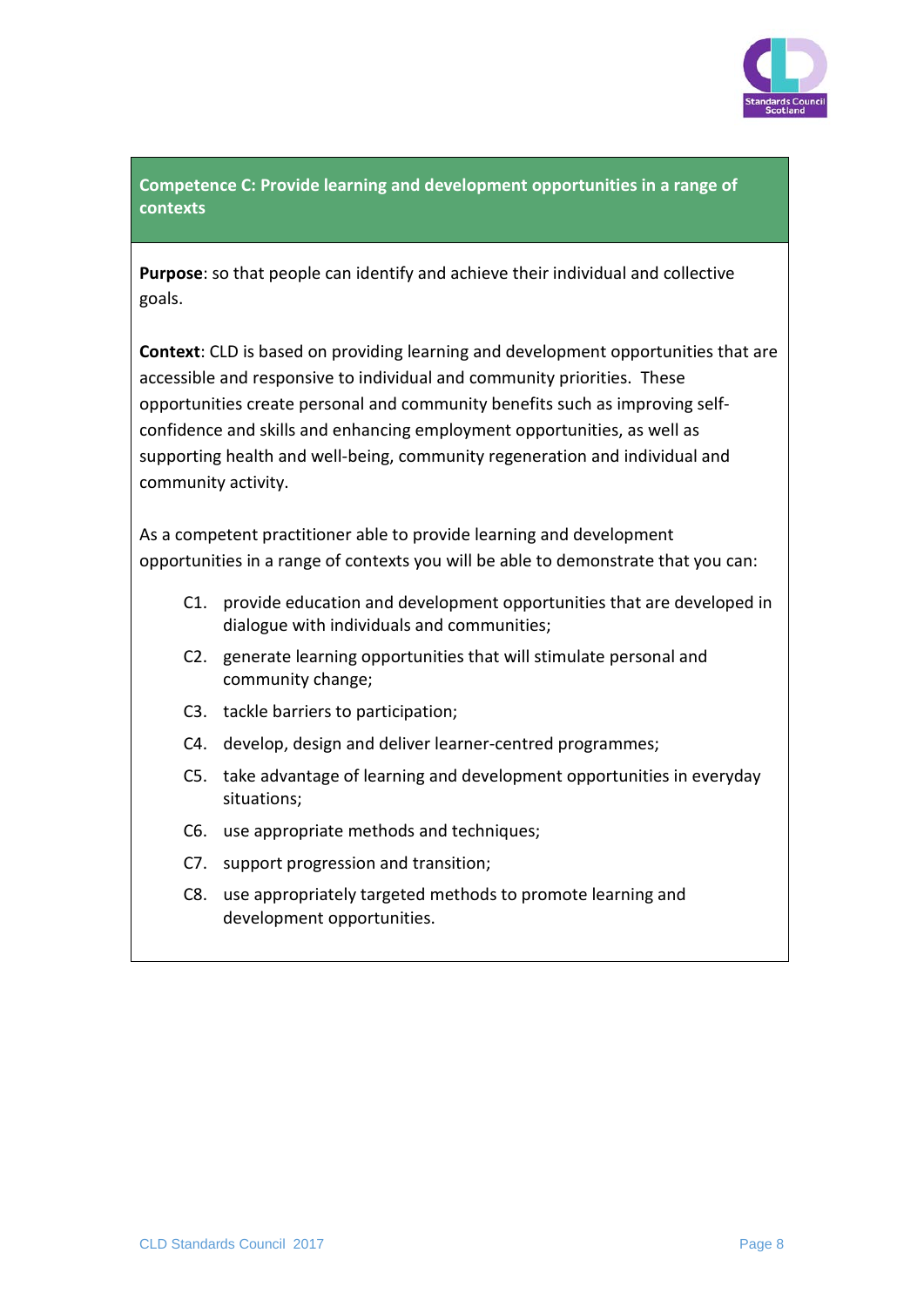

#### **Competence D: Facilitate and promote community empowerment**

**Purpose:** so that people can take individual and collective action to bring about change.

**Context:** CLD practice is built on critical analysis of internal and external factors that influence individual and community priorities and has a distinctive role in working with people to take action to identify and influence decisions that impact on the quality of individual and community life.

As a competent practitioner able to facilitate and promote community empowerment you will be able to demonstrate that you can support individuals, groups and communities to:

- D1. analyse and understand power dynamics and decision-making processes;
- D2. use community action as a means to achieve change;
- D3. be inclusive and involve the wider community;
- D4. interact within and across communities;
- D5. participate in decision-making structures and processes;
- D6. campaign for change;
- D7. identify and manage community assets.

#### **Competence E: Organise and manage resources**

**Purpose**: so that individuals, communities and organisations can achieve effective management of community assets and resources, services and organisations.

**Context**: CLD practitioners need to understand the culture of organisations, the responsibilities of those involved and how organisation and management styles, practices and governance relate to sustainable organisations.

As a competent practitioner with an understanding of planning, organising and managing resources you will be able to demonstrate that you can:

- E1. develop and plan programmes and project activities;
- E2. manage and monitor programmes and project activities;
- E3. promote and manage a culture based on equality;
- E4. organise, deploy and monitor resources effectively;
- E5. recruit, manage and support people (staff, volunteers);
- E6. identify and access funding/ resources;
- E7. understand and manage risk;
- E8. interpret and apply relevant legislation (e.g. equalities, Child Protection, Health and Safety).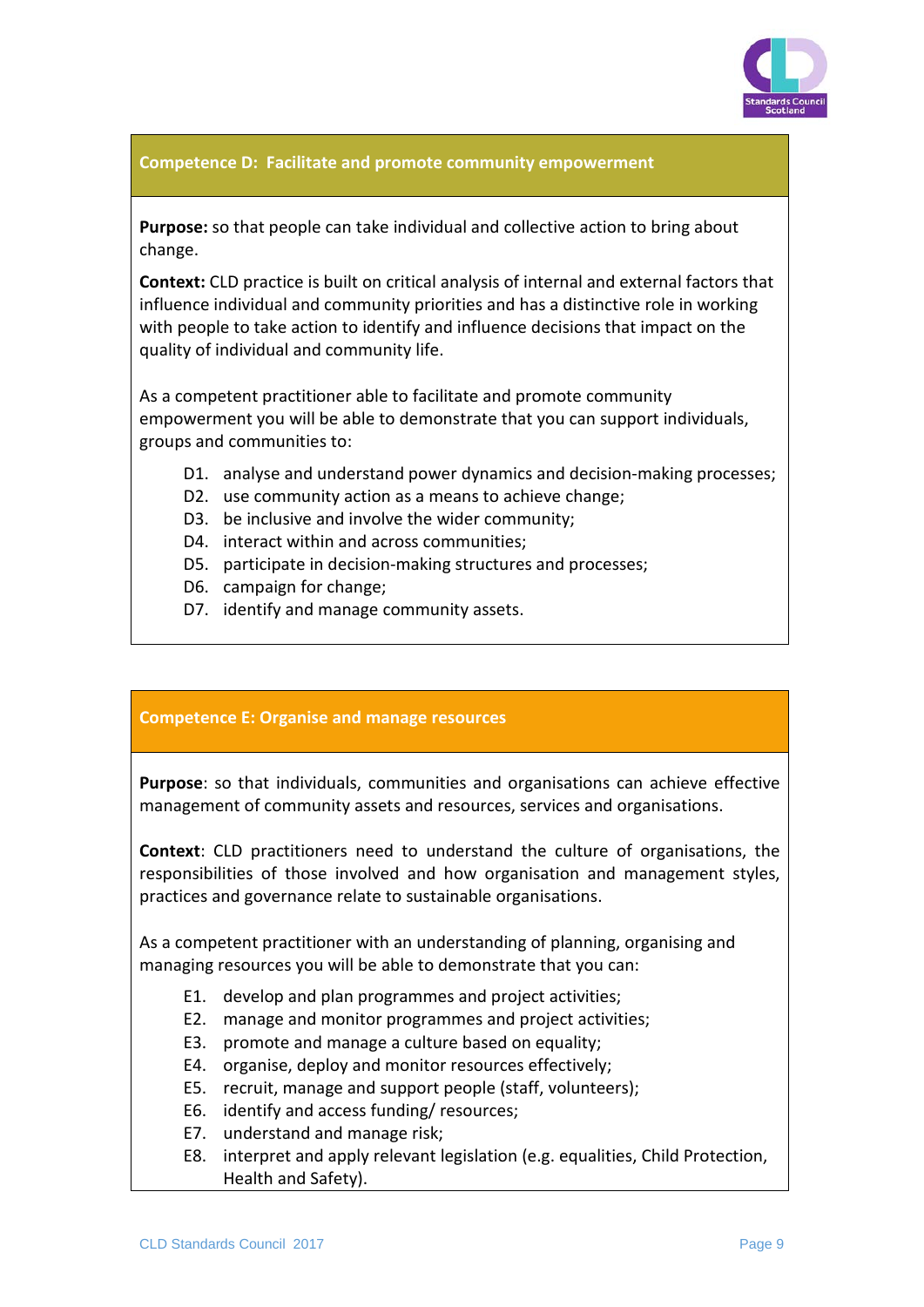

#### **Competence F: Develop and support collaborative working**

**Purpose**: so that people can enhance decision making and collaborative activities that impact on the quality of life of individuals and communities.

**Context:** CLD practitioners need to understand, recognise and value the benefits of collaboration and build appropriate and effective alliances, networks and other forms of working together.

As a competent practitioner able to develop and support collaborative working you will be able to demonstrate that you can:

- F1. develop and support collaborative working within your own organisation;
- F2. initiate collaborative working with relevant organisations;
- F3. participate in partnership and collaborative working;
- F4. support community participation in partnership and collaborative working;
- F5. clarify and articulate the role of your own organisation and that of others;
- F6. negotiate and agree roles in collaborative and joint work, taking a leadership role where appropriate;
- F7. identify, put in place or provide appropriate training and development opportunities for collaborative working;
- F8. challenge and be challenged on issues undermining effective partnership working, being aware of tensions and conflicts;
- F9. manage the ending of collaborative and joint relationships.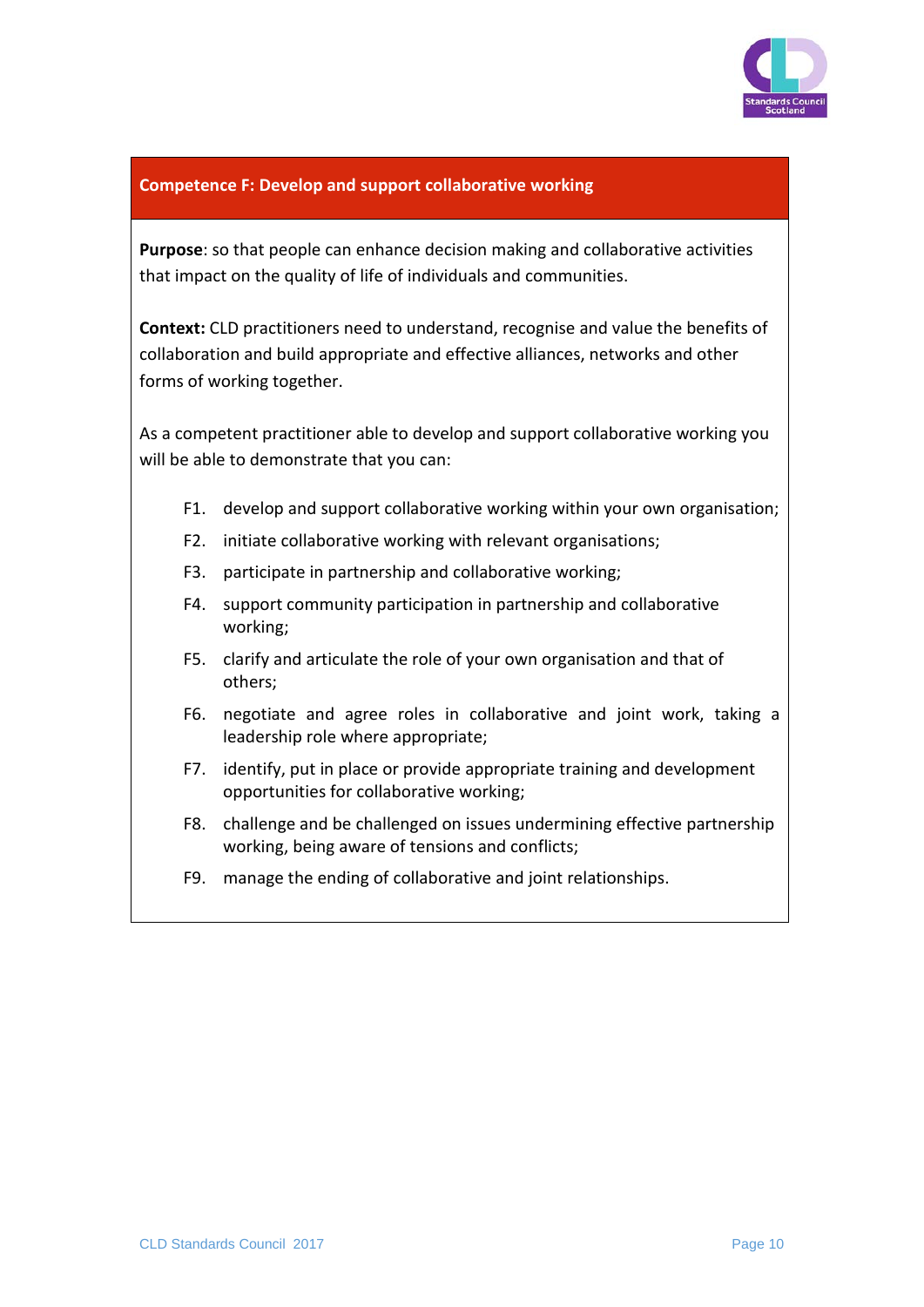

#### **Competence G: Evaluate and inform practice**

**Purpose:** so that robust evidence can sustain, inform, influence and change policy and practice.

**Context**: Competent CLD practitioners require to build evidence-based practice based on an appreciation of the value of research and evaluation. They need a knowledge of the methods and techniques commonly used and an understanding of the current issues and challenges in evaluation, quality assurance and performance measurement in CLD.

As a competent practitioner with an ability to evaluate and inform practice you will be able to demonstrate that you can:

- G1. understand the differences between research, evaluation and associated concepts;
- G2. employ appropriate tools, frameworks and methodologies in the evaluation of practice;
- G3. draw on evaluation findings to inform your own practice;
- G4. use participative evaluative processes;
- G5. promote and support community led research and evaluation;
- G6. analyse policy, research and evaluation evidence;
- G7. learn from other perspectives and challenge your own assumptions;
- G8. interpret and use evidence related to outcomes and impact;
- G9. present evidence to a range of audiences using appropriate tools and technologies.